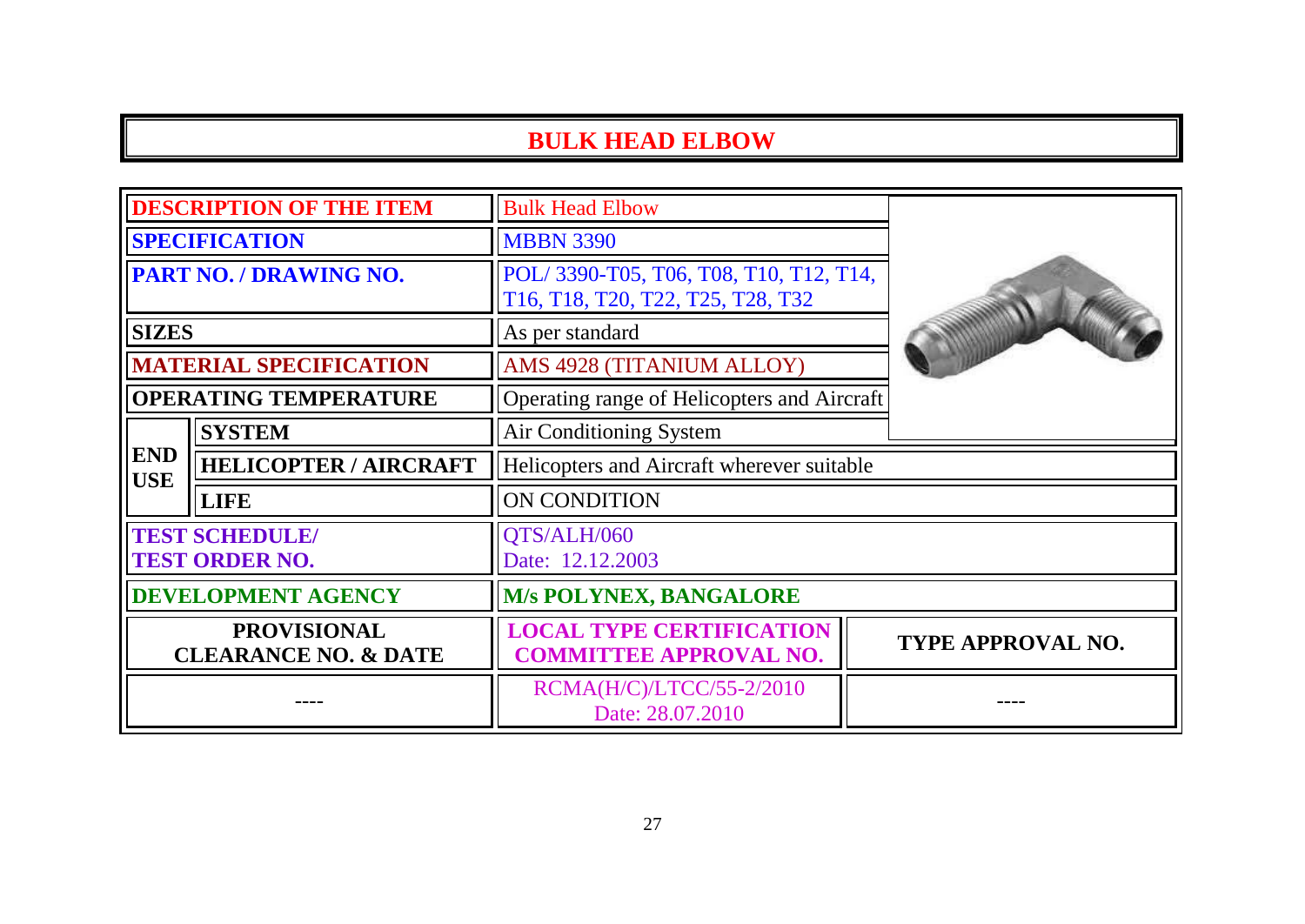## **FITTINGS**

| <b>DESCRIPTION OF THE ITEM</b>                        |                              | <b>MBBN</b> Fittings                                                           |                          |
|-------------------------------------------------------|------------------------------|--------------------------------------------------------------------------------|--------------------------|
| <b>SPECIFICATION</b>                                  |                              | <b>MBBN 3381 T &amp; S</b>                                                     |                          |
| <b>PART NO. / DRAWING NO.</b>                         |                              | ANU/3381-0605 to<br>ANU/3381-2816                                              |                          |
| <b>SIZES</b>                                          |                              | PIPE DASH No: 06, 10, 16, 25 & 28<br>Wall thickness: 0.5, 0.6, 0.9, 1 & 1.6 mm |                          |
| <b>MATERIAL SPECIFICATION</b>                         |                              | 3.7164.1 or AMS 4928 for T<br>1.4544.9 or AISI 321 for S                       |                          |
| <b>OPERATING TEMPERATURE</b>                          |                              | Operating range of Helicopters and Aircraft                                    |                          |
| <b>END</b><br><b>USE</b>                              | <b>SYSTEM</b>                | Hydraulic / Fuel System                                                        |                          |
|                                                       | <b>HELICOPTER / AIRCRAFT</b> | Helicopters and other Aircraft wherever suitable                               |                          |
|                                                       | <b>LIFE</b>                  | ON CONDITION                                                                   |                          |
| <b>TEST SCHEDULE /</b><br><b>TEST ORDER NO.</b>       |                              | QTS/ALH/060<br>Date: 12.12.2003                                                |                          |
| <b>DEVELOPMENT AGENCY</b>                             |                              | <b>M/s ANU ENGINEERING WORKS, BANGALORE</b>                                    |                          |
| <b>PROVISIONAL</b><br><b>CLEARANCE NO. &amp; DATE</b> |                              | <b>LOCAL TYPE CERTIFICATION</b><br><b>COMMITTEE APPROVAL NO.</b>               | <b>TYPE APPROVAL NO.</b> |
|                                                       |                              | RCMA (H/C)/LTCC/55-2/2010<br>Date: 11.06.2010                                  |                          |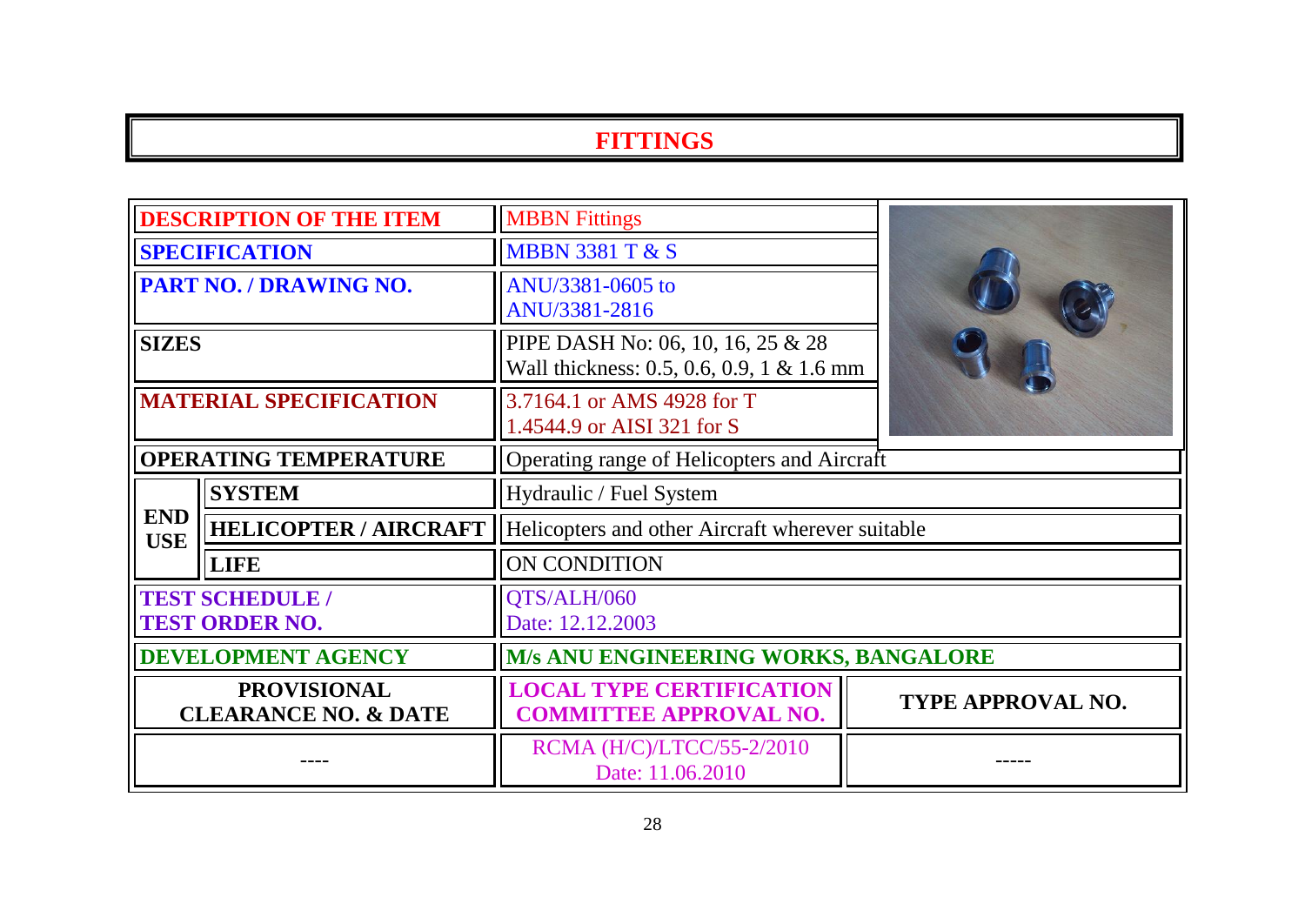## **FITTINGS**

| <b>DESCRIPTION OF THE ITEM</b>                        |                              | <b>MBBN</b> Fittings                                                           |                   |  |
|-------------------------------------------------------|------------------------------|--------------------------------------------------------------------------------|-------------------|--|
| <b>SPECIFICATION</b>                                  |                              | MBBN 3382 T & S series                                                         |                   |  |
| <b>PART NO. / DRAWING NO.</b>                         |                              | ANU/3382-0605 to<br>ANU/3382-2810                                              |                   |  |
| <b>SIZES</b>                                          |                              | PIPE DASH No: 06, 10, 16, 25 & 28<br>Wall thickness: 0.5, 0.6, 0.9, 1 & 1.6 mm |                   |  |
| <b>MATERIAL SPECIFICATION</b>                         |                              | 3.7164.1 or AMS 4928 for T<br>1.4544.9 or AISI 321 for S                       |                   |  |
| <b>OPERATING TEMPERATURE</b>                          |                              | <b>Operating range of Helicopters</b><br>and Aircraft                          |                   |  |
|                                                       | <b>SYSTEM</b>                | Hydraulic / Fuel System                                                        |                   |  |
| <b>END</b><br><b>USE</b>                              | <b>HELICOPTER / AIRCRAFT</b> | Helicopters and other Aircraft wherever suitable                               |                   |  |
|                                                       | <b>LIFE</b>                  | ON CONDITION                                                                   |                   |  |
| <b>TEST SCHEDULE /</b><br><b>TEST ORDER NO.</b>       |                              | QTS/ALH/060<br>Date: 12.12.2003                                                |                   |  |
| <b>DEVELOPMENT AGENCY</b>                             |                              | <b>M/s ANU ENGINEERING WORKS, BANGALORE</b>                                    |                   |  |
| <b>PROVISIONAL</b><br><b>CLEARANCE NO. &amp; DATE</b> |                              | <b>LOCAL TYPE CERTIFICATION</b><br><b>COMMITTEE APPROVAL NO.</b>               | TYPE APPROVAL NO. |  |
|                                                       |                              | RCMA (H/C)/LTCC/55-2/2010<br>Date: 11.06.2010                                  |                   |  |